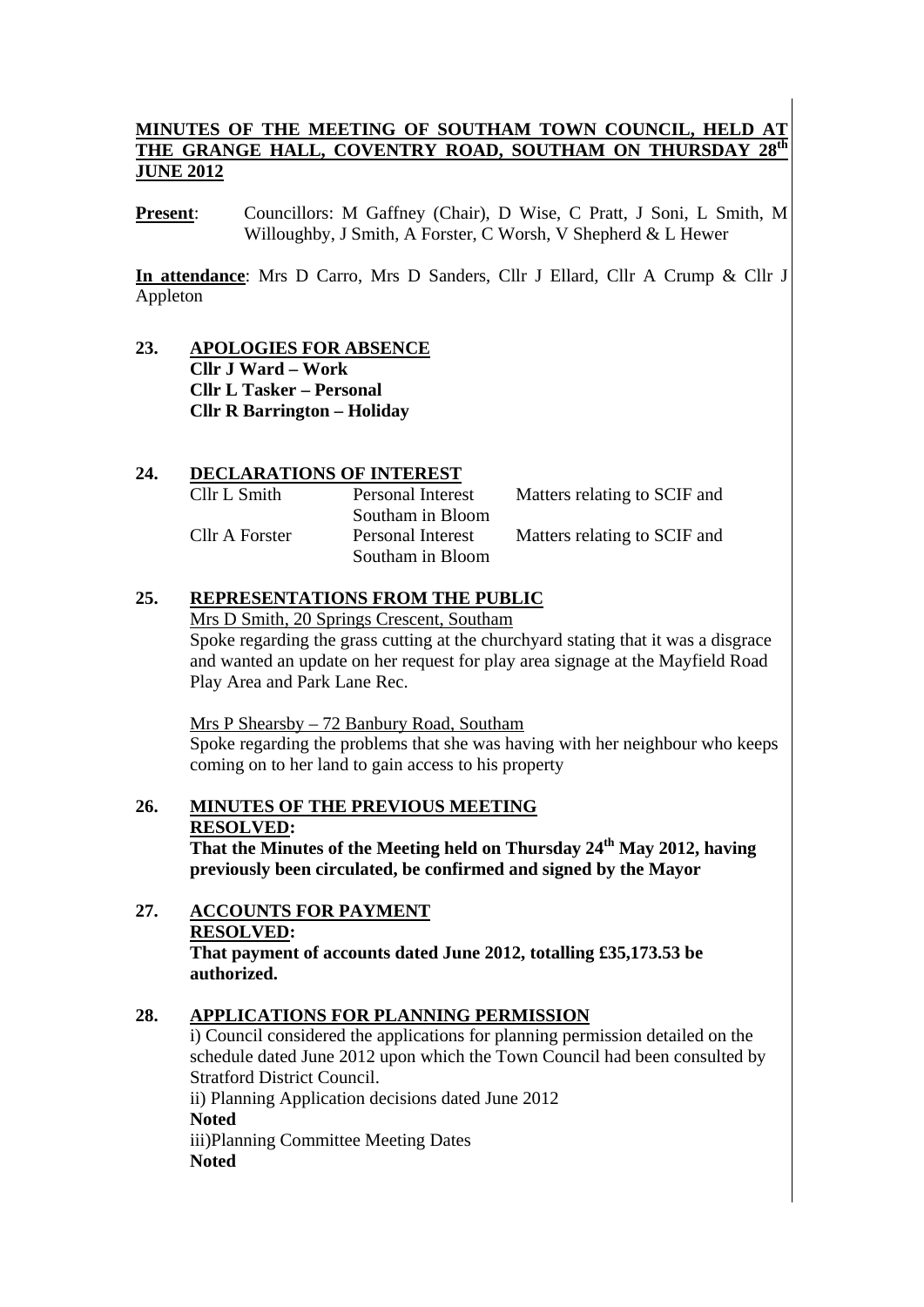## **29. TOWN CLERK'S REPORT**

### **29.1 PUBLIC REPRESENTATIONS**

#### Mrs D Smith

Town Clerk advised that the Town Council was not happy with the grass cutting at the Churchyard, that it would be cut again next week and inspected and if the Council wasn't happy then further action would be taken

#### Mrs Shearsby

Cllr Wise advised that the Stratford District Council Ward members had written to Orbit about the situation

#### **29.2 WELSH ROAD WEST – SOUTHAM CIVIC IDEAS FORUM (SCIF)**

Members considered correspondence from SCIF informing the Council that it is of the opinion that if the Welsh Road West junction was marked out as 'turn left/turn right' lanes, then cars would position themselves better and this would reduce congestion and requested that the Town Council make this request to Warwickshire County Council.

#### **RESOLVED:**

 **To respond to SCIF advising that the Town Council is not in favour of the suggestion and will not be pursuing it further** 

# **29.3 GRASS CUTTING - SCIF**

Members considered correspondence from SCIF concerned about the standard of grass cutting carried out in the Town by Stratford District Council (SDC). As such, SCIF requested that the Town Council consider taking over the responsibility for all grass cutting of public areas within the town that is currently carried out by SDC. In light of this request, the Town Clerk advised that the Town Council cannot take on the responsibility, as SDC is unable to pass it onto the Town Council, as it would affect their contract, however, the Town Council could ask Veolia directly to carry out additional cuts at a cost of £915.00 a cut or (as advised by Cllr Ellard) the Council can ask SDC to add additional cuts for Southam in their global contract at a cost of £690.00 and the Town Council would then pay SDC for the additional cuts. Cllr Ellard informed Members that there would be an additional cut this season bringing the total to 6

## **RESOLVED:**

**To discuss the matter at the October ENV in preparation for the 2013/2014 budget** 

#### **29.4 COUNCILLOR SURGERIES**

Members considered the following items that were raised at the last Councillor Surgery:

- a) The bus stop outside Martins used to have a lay-by that the buses pulled into so that the bus didn't block the road, but it was changed and there is no longer a lay-by and therefore the buses cannot pull in and this causes congestion. The resident has requested that the Council writes to WCC asking for the lay-by to be re-instated
- b) Can anything be done about speeding in Pendicke Street
- c) Request for a camera to monitor the footpath from Coventry Street to Merestone Park, especially with the footpath from Heather Close. The area is a gathering point for youths who have smashed pots, removed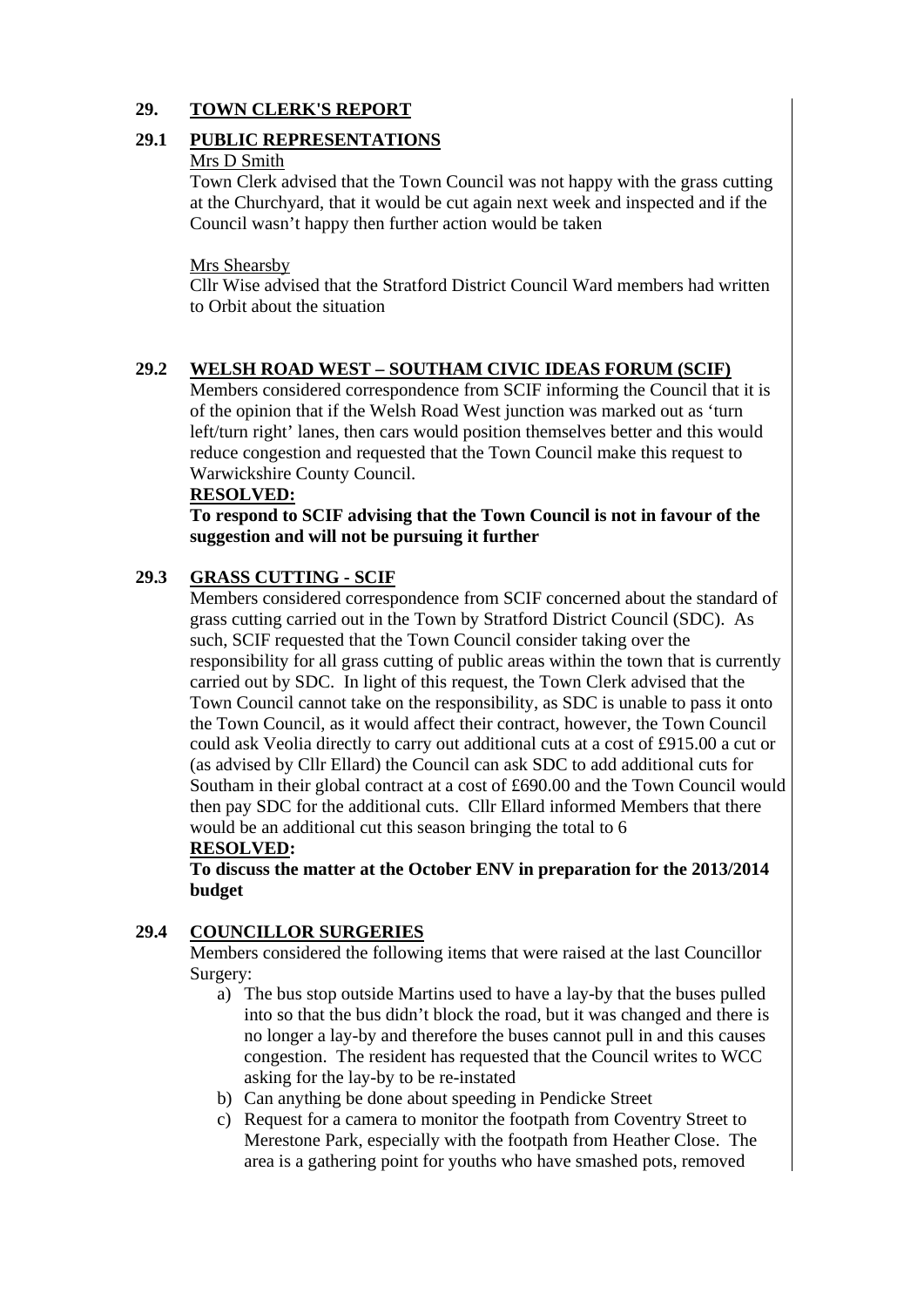hanging baskets, damaged fences and broken into gardens etc... The resident was instructed by the Police to speak to the Town Council

d) General complaint from a resident complaining about the look of the town, roads not swept, lots of litter, weeds in School Street etc...

#### **RESOLVED:**

**i)To respond to resident advising that the bus layby was changed in order to improve disabled access** 

**ii)To respond to resident advising there request has been noted iii)To respond to resident advising that the Town Council will not consider installing a camera and they should continue to report incidents to the Police iv)To respond to the resident advising that the Town Council are not of the same opinion and that recently there was a Deep Clean Day** 

## **29.5 PETITION FOR SKATEPARK**

Members considered correspondence from a Southam College student wanting to meet with the Council to discuss what can be done about getting a new Skate park in Southam. The Town Clerk has advised the student that the Town Council are in favour of having a new Skate park in Southam, but as it stands at the moment the Town Council do not own any suitable sites where one could go and until a site can be found the project cannot be taken forward. **Noted**

# **29.6 SOUTHAM GAMES YOUTH DAY – 14TH JULY 2012**

The Town Clerk advised that as part of the Multi Agency Youth group she has been working with Southam College, Southam First, The Graham Adams Centre/Youth Club and Youth Workers in organising a Southam Games Youth Day to take place in Southam on Saturday  $14<sup>th</sup>$  July 2012.

The aims of the day are:

- To stimulate interest and celebrate the forthcoming London Olympics through fun sporting activities for all ages
- To harness the Olympic legacy philosophy by providing an opportunity to promote local youth organisations
- To promote Southam as a dynamic town and increase the footfall in the Town Centre

Many organisations have signed up to be part of the event, such as Southam Leisure Centre, the Army, Southam United Football club , Dance organisations, Air Training Corp and the list goes on. There will be demonstrations and activities taking place at Market Hill, The Park Lane Recreation Ground, The Graham Adams Centre/Youth Club and Southam College. As part of the event the group wanted to bring the Mobile Skatepark to Southam, which would be situated at either Southam College or the Graham Adams Centre and the Police were due to be trained in the setting up and managing the facility, which would have meant little or no cost in having it, but unfortunately the planned training session had to be cancelled due to bad weather and another Training Session could not be arranged until after this event therefore, the Mobile Skatepark can only be provided if it is paid for.

In light of the correspondence above and previous correspondence from young people in Southam, the Town Council was asked to consider paying for it, out of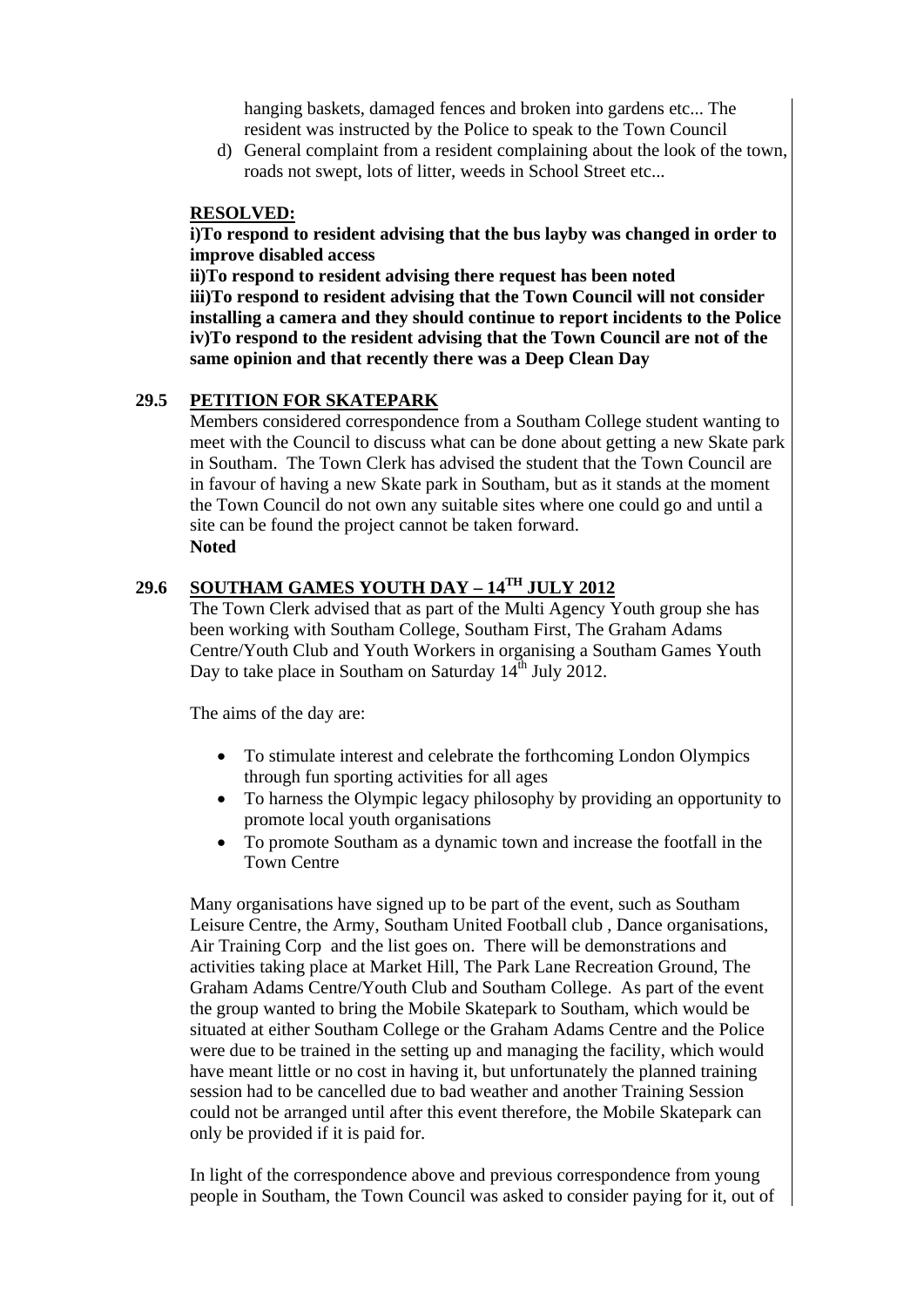the Youth Initiative budget under the Local Government (Miscellaneous Provisions) Act 1976 s.19. The cost of the Mobile Skatepark is £425.00, this is for a 3 hour session, that will include staffing, setting up and taking down time. **RESOLVED:** 

**To fund the Mobile Skate Park at a cost of £425.00 from the Youth Initiative budget under the Local Government (Miscellaneous Provisions) Act 1976 s.19** 

### **29.7 DOG FOULING ENFORCEMENT**

Members considered correspondence from SDC, asking the Council whether they would be interested in financially supporting an additional Enforcement Officer that would target specific areas in the funding Parishes/Towns. **RESOLVED:** 

 **To respond to SDC stating that they would consider financially contributing to an additional Enforcement Officer and look forward to discussing the matter further** 

#### **29.8 RESULTS OF SPEEDAWARE CAMPAIGN Noted**

## **29.9 MEETINGS/TRAINING/EVENTS**

Saturday  $21<sup>st</sup>$  July 2012 – Briefing event for all Chairmen and aspiring Chairmen **Noted** 

| 29.10 | <b>COUNCIL MEETING DATES</b>                                   | <b>ENV MEETING DATES</b>                |
|-------|----------------------------------------------------------------|-----------------------------------------|
|       | Thursday 26 <sup>th</sup> July 2012                            | Thursday $12^{th}$ July 2012            |
|       | <b>August Recess</b>                                           |                                         |
|       | Thursday 27 <sup>th</sup> September 2012                       | Thursday $13th$ September 2012          |
|       | Thursday 25 <sup>th</sup> October 2012                         | Thursday 11 <sup>th</sup> October 2012  |
|       | Thursday $22nd$ November 2012                                  | Thursday 8 <sup>th</sup> November 2012  |
|       | <b>December Recess</b>                                         |                                         |
|       | Thursday 10 <sup>th</sup> January 2013 (Precept)               |                                         |
|       | Thursday 24 <sup>th</sup> January 2013                         |                                         |
|       | Thursday 28 <sup>th</sup> February 2013                        | Thursday 14 <sup>th</sup> February 2013 |
|       | Thursday 28 <sup>th</sup> March 2013                           | Thursday 14 <sup>th</sup> March 2013    |
|       | Thursday 25 <sup>th</sup> April 2013                           | Thursday 11 <sup>th</sup> April 2013    |
|       | Thursday $9^{th}$ May 2013 (Annual Town Meeting & Mayormaking) |                                         |
|       | Thursday 23 <sup>rd</sup> May 2013                             |                                         |
|       | Thursday 27 <sup>th</sup> June 2013                            | Thursday $13th$ June 2013               |
|       | Thursday $25^{th}$ July 2013                                   | Thursday $11th$ July 2013               |
|       | <b>August Recess</b>                                           |                                         |
|       | Thursday 26 <sup>th</sup> September 2013                       | Thursday $12^{th}$ September 2013       |
|       | Thursday 24 <sup>th</sup> October 2013                         | Thursday 10 <sup>th</sup> October 2013  |
|       | Thursday 28 <sup>th</sup> November 2013                        | Thursday 14 <sup>th</sup> November 2013 |
|       | <b>December Recess</b>                                         |                                         |

## **Noted**

#### **30. CORRESPONDENCE**

## **30.1 CONSULTATION ON APPOINMENT OF EXTERNAL AUDITOR FOR 2012/2013 AND FUTURE YEARS – AUDIT COMMISSION Noted**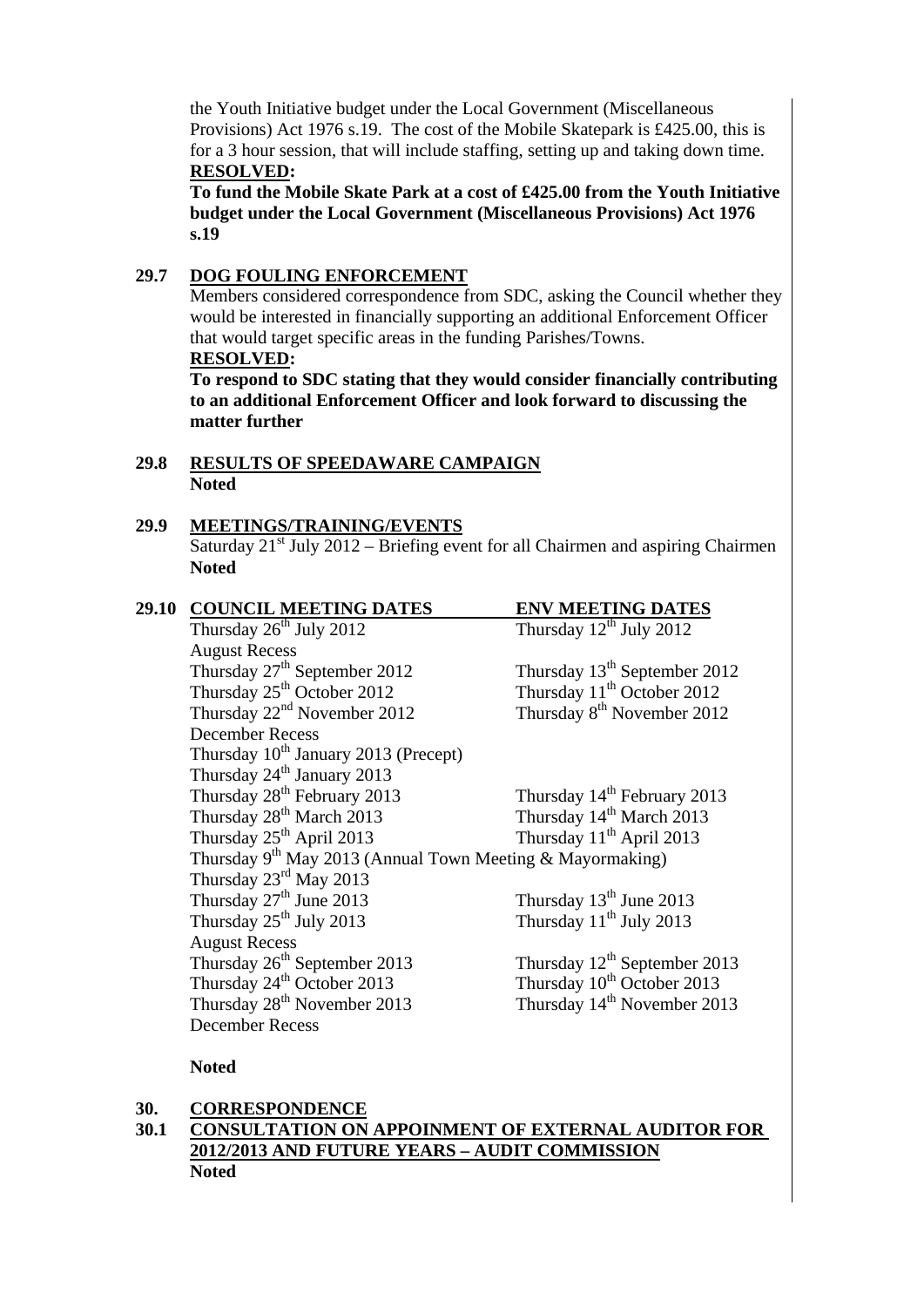- **30.2 JUNE MINUTES SOUTHAM CIVIC IDEAS FORUM Noted**
- **30.3 SOUTHAM TOWN CENTRE RE-DEVELOPMENT SOUTHAM CIVIC IDEAS FORUM Noted**
- **30.4 SOUTHAM CHRISTMAS LIGHTS ASSOCIATION Noted**
- **30.5 SOUTHAM CRICKET CLUB GRANT FEEDBACK Noted**
- **30.6 GRANGE HALL MANAGEMENT COMMITTEE THANK YOU Noted**
- **30.7 2012 CONCESSIONARY TRAVEL QUESTIONNAIRE WCC RESOLVED: i)To respond stating that Southam Town Council considers the current**

**scheme to be of great benefit to the residents of Southam and therefore it should continue based on the same criteria** 

 **ii)To put the consultation document on the Website and in the Library** 

## **31. REPORT ON A ENVIRONMENTAL WORKING PARTY MEETING ON 14TH JUNE 2012**

#### **31.1 WARWICKSHIRE COUNTY COUNCIL BRIEFING SESSIONS ON CLOSER WORKING WITH PARISH AND TOWN COUNCILS** Nick Narwen (WCC) and Amanda Wilson-Patterson (WCC) discussed with members future partnership working

 **RESOLVED:**

**That members will consider the documents received (see attached) and respond accordingly** 

## **31.2 SUMMER BUZZ 2012 - FUNDING CONTRIBUTION**

At the May Town Council meeting it was resolved to contribute £2500 towards this initiative, but there was only £1000 in the Youth Initiative budget, therefore Members were requested to resolve where the funds should be taken from under LGA (Misc Prov) Act 1976 s 19 power

The Town Clerk proposed that £2500 should be taken from Line 32 Park Lane and moved to Line 44 Youth Initiatives this would pay for Summer Buzz and it would still leave some money in the pot to support future initiatives  **RESOLVED:**

**That £2500 should be taken from Line 32 Park Lane and moved to Line 44 Youth Initiatives, in order to pay for Summer Buzz and still leave funds available to support future initiatives** 

## **31.3 SOUTHAM IN BLOOM PLANTERS**

At the May Town Council meeting it was resolved that the Town Council would enter into a licence with WCC in order for brick built planters to be installed in the Town Centre because WCC would not give Southam in Bloom (SIB) authority and that SIB would pay all associated costs. In February 2012 SIB applied for a grant of £3500 for the following: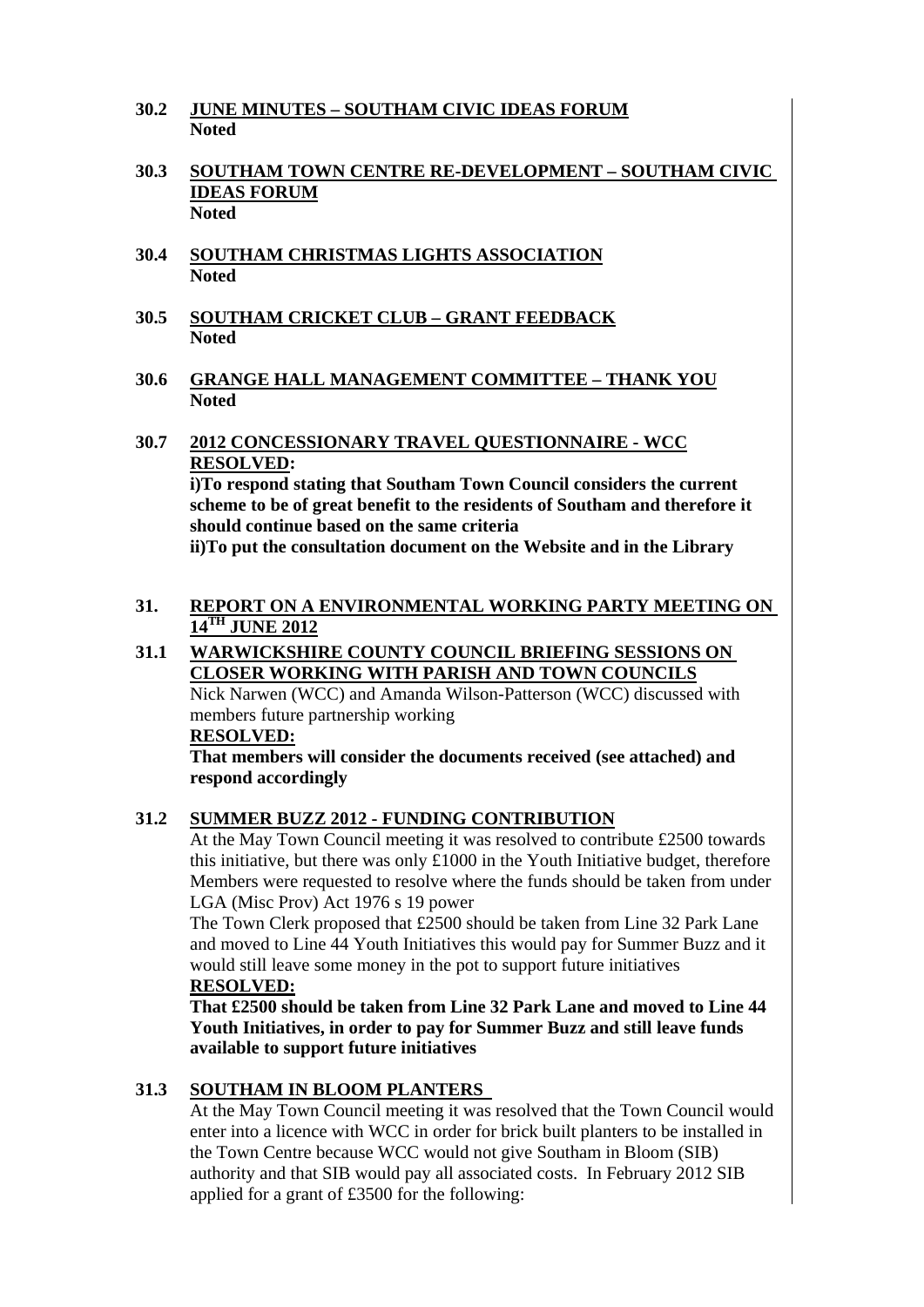Placing a Planting of horse trough outside Craven Arms - £900 Building and Planting a brick built planter outside Market Tavern - £1300 Replacing the 2 ring planters on Market Hill with a planted Brick Planter - £1300 Total Cost £3500

The Town Council awarded SIB £3000 but the money has not been released because of the licence problem

Now that the Town Council is entering into the licence, they are now responsible for this project and Members were advised that the Clerk was of the opinion that the grant money should not be released to SIB, but that Southam Town Council are invoiced directly for the costs relating to this project which would come out of the £3000 grant award and that SIB are invoiced for the balance

From an insurance point of view this needs to happen in order for the Council Liability Insurance to be valid , also, there may be some savings as the council can claim back VAT

#### **RESOLVED:**

**That the S137 Grant awarded to Southam in Bloom (SIB) is not released, as Southam Town Council (STC) would be invoiced directed for the costs involved** 

**ii)SIB to provide STC with a detailed project plan, including proposed contractors in order for the works to be approved** 

**iii)Southam Town Council to obtain indemnity from SIB for overspend of planter build** 

**iv)Members to discuss again financial risk and installation when the requested information has been received** 

**v)To respond to the residents and WCC regarding the proposed planter outside Market Tavern, that their observations (work vehicles not being able to park and the planter being used as seating area) have been noted** 

#### **31.4 REPRESENTATIVES TO OUTSIDE BODIES RESOLVED:**

**i)Southam First – Cllr J Smith reserve Cllr L Hewer** 

**Grange Hall Management Committee – Cllr R Barrington Community & Hospital Information Exchange Forum (CHIEF) – Cllr C Pratt** 

**Future Provision of Burial Ground in Southam and surrounding area – Cllr C Pratt (remove Cllr D Wise)** 

**HS2 Ltd Ladbroke and Southam Community Forum – Cllr D Wise and Cllr V Shepherd** 

**ii)Members are requested to advise the Town Clerk if they have not been invited to any meetings etc ..** 

## **31.5 SEATING ARRANGEMENTS FOR COUNCIL MEETINGS RESOLVED: That Members will sit in WARDS as per the attached plan**

## **31.6 MILEAGE ALLOWANCE**

Members considered a request from a member that on top of the 45p Mileage Allowance Councillors can also claim 5p per passenger Mileage Allowance as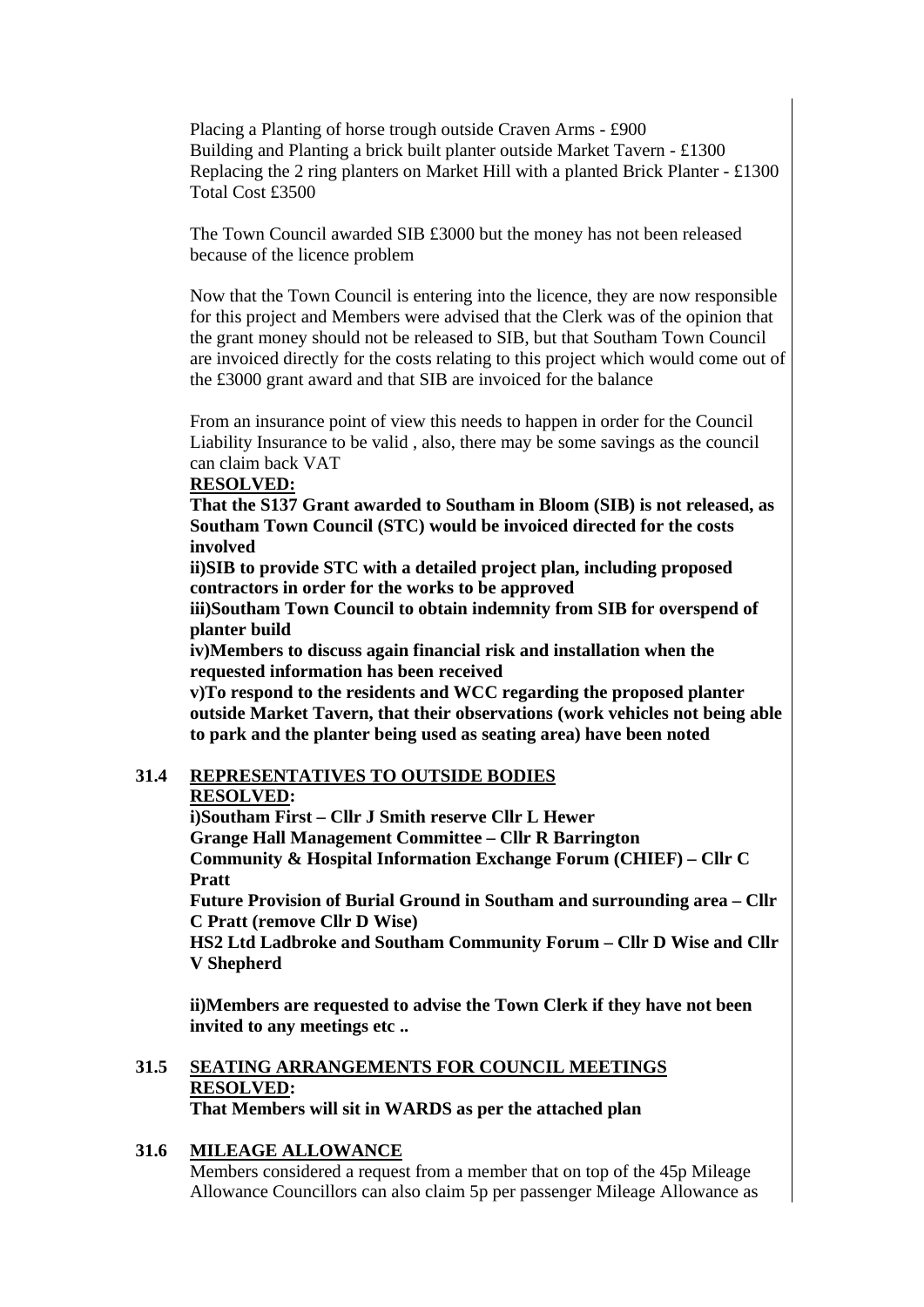well. WALC have advised that in order for Councillors to make a claim on these terms the Council would need to pass a resolution. WALC have also advised that anything above 45p is subject to Tax and NI and that any councillor making this claim would have a duty to declare it on their Tax Return

#### **RESOLVED:**

 **That the Town Council will pay a mileage allowance to Members of 45p per mile, plus an additional 5p per mile per passenger and that it is the responsibility of the Member making the claim to declare it of their tax return** 

### **31.7 AGE UK WARWICKSHIRE**

Members were advised that Cllr J Soni, Cllr J Ward, Cllr L Tasker and the Town Clerk met with Nick Workman from Age UK Warwickshire to discuss financially supporting an Age UK Mini Bus

Age UK Warwickshire have identified that there is a need for a minibus in Southam that is currently in Bidford. Age UK have had discussions with Orbit who are happy for the Mini Bus to be kept free of charge at Wattons Lodge. Age UK are currently interviewing 2 Volunteers who they will train to drive the minibus. It is a 15 seater minibus, users will be charged £1.50 per mile which is a per bus cost and not per passenger cost, for any journey there is a minimum charge of £22.00.

Age UK have been asked to provide the Council with proposals of how the Town Council could contribute, probably along the line of reducing the mileage cost.

VASA was also discussed and Cllr Tasker is going to investigate a reduced mileage scheme for the Volunteer Driver Scheme and report back to Council **Noted** 

## **31.8 PLAY AREA SIGNAGE**

As discussed at the Town Council meeting, members resolved to consider Play Area signage for the new Mayfield Road Play Area and Park Lane Recreation Ground.

#### **RESOLVED:**

 **i)That a sign is placed at the bottom of the hill on Wattons Lane close to the footpath across the river and a second sign at the bottom of St James Road (South end) prior to the junction with Wattons Lane and Park Lane before the blind left hand turn** 

 **ii)To ask Southam @ Play if they would consider paying for play area signage in the vicinity of the new Mayfield Road Play Area** 

## **31.9 SOUTHAM CO-OP SIGNAGE**

Members considered correspondence from the Co-op regarding their proposals for warning pedestrians of cars coming in and out of the car park  **RESOLVED:**

**To respond stating that the Town Council consider painting on the pavement as not effective and that they are of the opinion that a physical object should be installed in front of the CO-OP by the blind corner access to the car park, to force foot traffic away from the corner, as this should improve visibility and distance between pedestrians and cars leaving the car park**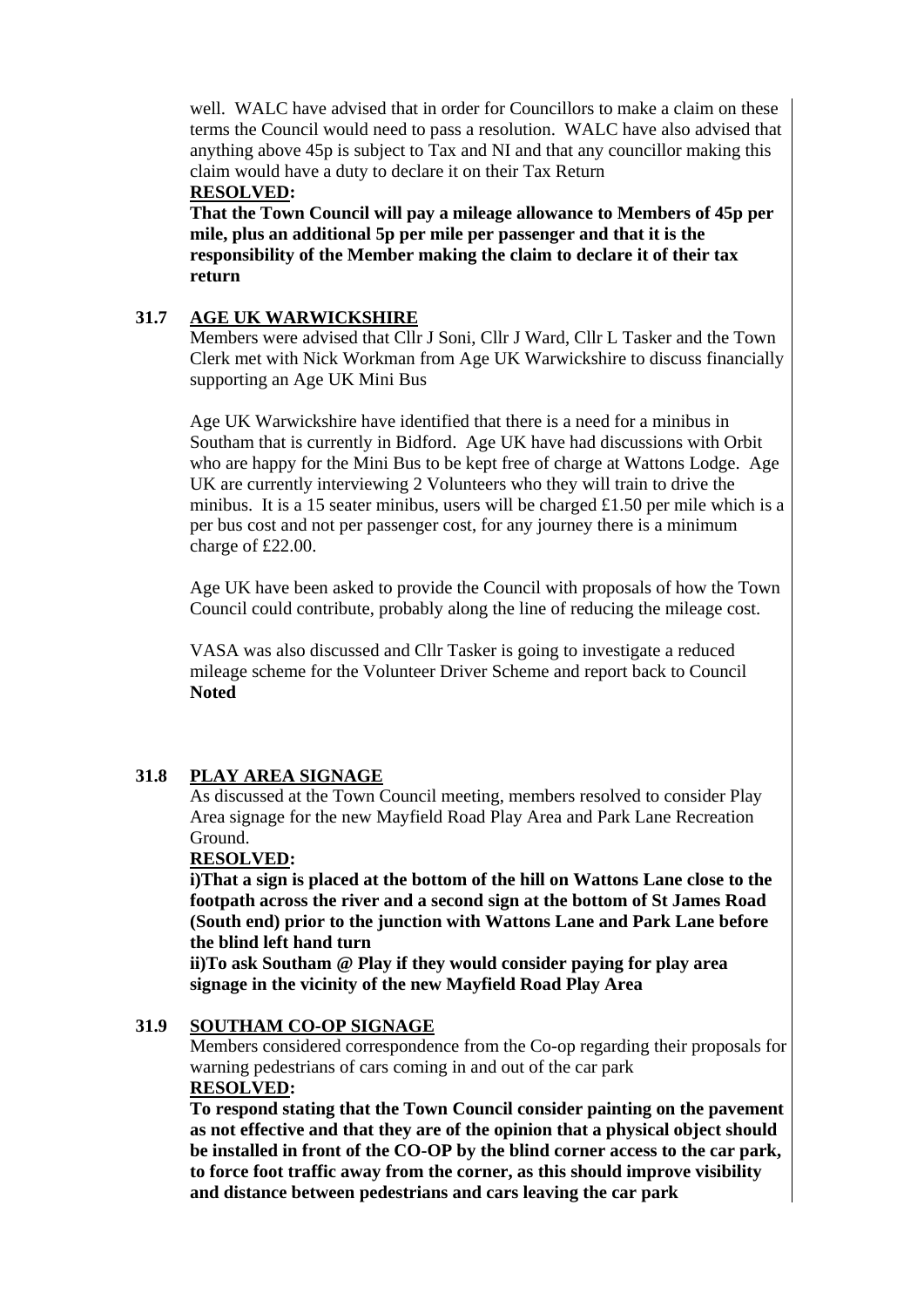#### **31.10. HS2 LTD LADBROKE AND SOUTHAM COMMUNITY FORUM RESOLVED: That Cllr V Shepherd will represent the Council at the next meeting on 20th June 2012**

## **31.11. CHANGES TO STREET LIGHTING IN WARWICKSHIRE**

 Members considered correspondence advising that 80% of WCC owned street lights will operate on a part time basis and will be switched-off between the hours of midnight and 0530

### **RESOLVED:**

**i)To respond stating that for the reason of public safety the following roads should remain lit through the night:** 

#### **Banbury Road Warwick Road**

**Top End of Coventry Road** 

**Pound Way down to the underpass** 

 **ii)Town Clerk to investigate how selective switching off can be achieved iii)That the information is put on the Town Council Website** 

- **31.12. PLANNING APPLICATIONS See attached**
- **31.13. QUESTIONS FOR COUNTY AND DISTRICT COUNCILLORS** None tabled

# **32. INFORMATION FROM COUNTY AND DISTRICT COUNCILLORS**

Cllr J Appleton advised the following:

- o That a HS2 meeting has taken place and that the Safe Guarding Consultation regarding land to safeguard will not take place until after the Hybrid Bill
- o Spoke about Broadband
- o Advised that the Warwickshire Fire Service will collaborate with Northamptonshire to have a joint Fire Control Centre
- o Chief Fire Officer achieved 2 first ratings for Fires in the Home and Responding to automatic alarms
- o Spoke about new governance Code of Conduct

Cllr J Ellard advised the following:

- o Advised that the Monitoring Officer Liam Nevin is leaving SDC and they are going to trial sharing a Monitoring Officer
- o Judicial Review HS2 to take place in November
- o SDC are exploring options which may include only 90% of Council Tax Benefit being able to be claimed back leaving a shortfall of 10% (the elderly cannot be affected)
- o If you own a second property a discount of Council Tax will no longer apply
- o 6 Months Council Tax grace on unoccupied property will be reduced to 3 months
- o Negotiations regarding the Town Centre Development are on going

Cllr A Crump advised the following: